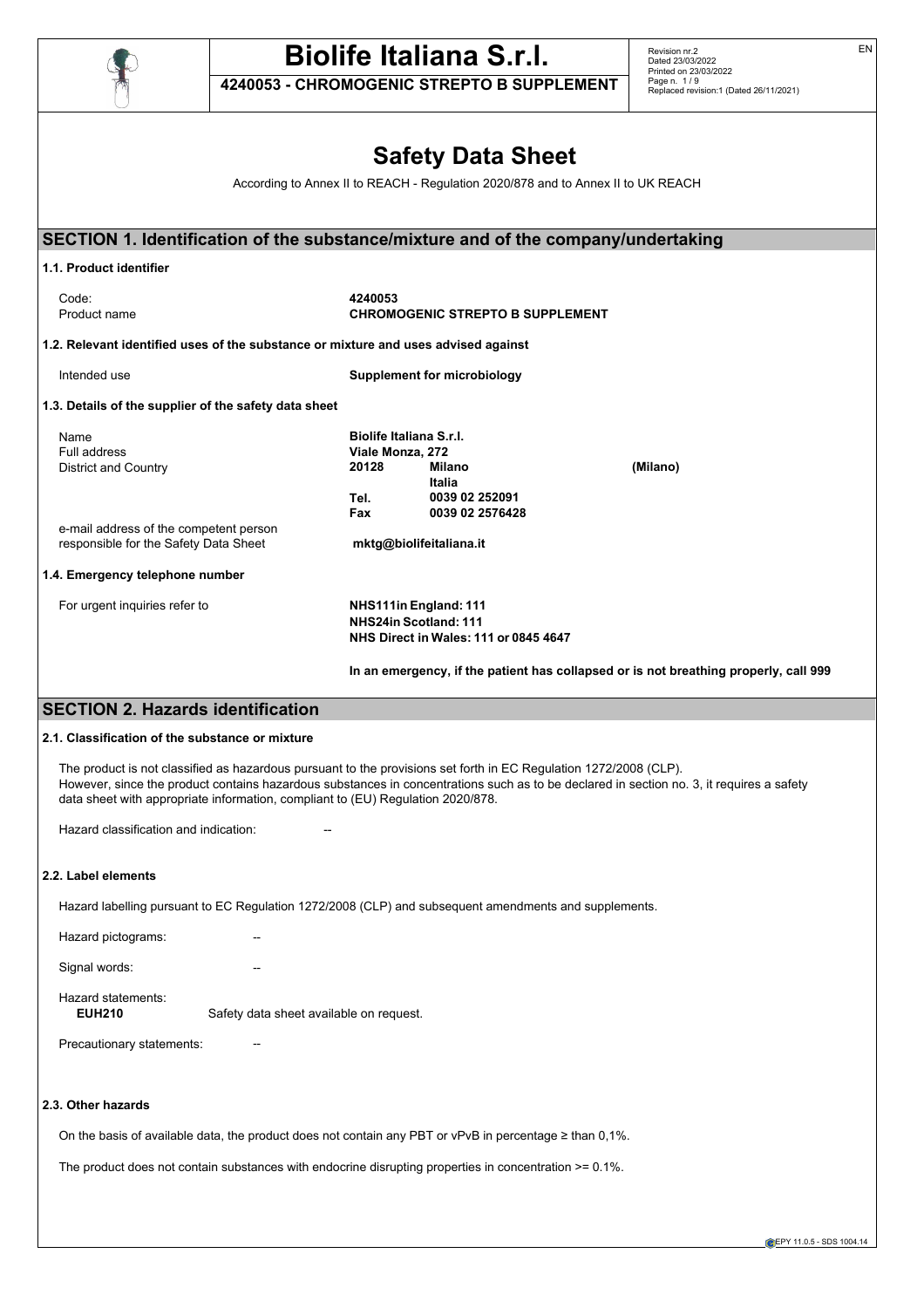

**4240053 - CHROMOGENIC STREPTO B SUPPLEMENT**

## **SECTION 3. Composition/information on ingredients**

#### **3.2. Mixtures**

```
Contains:
```
Identification **x = Conc. % Classification (EC) 1272/2008 (CLP) OXOLINIC ACID**<br>CAS 14698-29-4 *CAS 14698-29-4* 2,5 ≤ x < 3 **Acute Tox. 4 H302** *EC 238-750-8* **LD50 Oral: 525 mg/kg** *INDEX* **AMPHOTERICIN B**<br>CAS 1397-89-3 *CAS 1397-89-3* 1,5 ≤ x < 2 **Eye Irrit. 2 H319, Skin Irrit. 2 H315, STOT SE 3 H335** *EC 215-742-2 INDEX*

The full wording of hazard (H) phrases is given in section 16 of the sheet.

## **SECTION 4. First aid measures**

## **4.1. Description of first aid measures**

EYES: Remove contact lenses, if present. Wash immediately with plenty of water for at least 15 minutes, opening the eyelids fully. If problem persists, seek medical advice.

SKIN: Remove contaminated clothing. Wash immediately with plenty of water. If irritation persists, get medical advice/attention. Wash contaminated clothing before using it again.

INHALATION: Remove to open air. In the event of breathing difficulties, get medical advice/attention immediately.

INGESTION: Get medical advice/attention. Induce vomiting only if indicated by the doctor. Never give anything by mouth to an unconscious person, unless authorised by a doctor.

## **4.2. Most important symptoms and effects, both acute and delayed**

Specific information on symptoms and effects caused by the product are unknown.

## **4.3. Indication of any immediate medical attention and special treatment needed**

Information not available

## **SECTION 5. Firefighting measures**

## **5.1. Extinguishing media**

SUITABLE EXTINGUISHING EQUIPMENT The extinguishing equipment should be of the conventional kind: carbon dioxide, foam, powder and water spray. UNSUITABLE EXTINGUISHING EQUIPMENT None in particular.

## **5.2. Special hazards arising from the substance or mixture**

HAZARDS CAUSED BY EXPOSURE IN THE EVENT OF FIRE

Do not breathe combustion products. The product is combustible and, when the powder is released into the air in sufficient concentrations and in the presence of a source of ignition, it can create explosive mixtures with air. Fires may start or get worse by leakage of the solid product from the container, when it reaches high temperatures or through contact with sources of ignition.

## **5.3. Advice for firefighters**

GENERAL INFORMATION

Use jets of water to cool the containers to prevent product decomposition and the development of substances potentially hazardous for health. Always wear full fire prevention gear. Collect extinguishing water to prevent it from draining into the sewer system. Dispose of contaminated water used for extinction and the remains of the fire according to applicable regulations. SPECIAL PROTECTIVE EQUIPMENT FOR FIRE-FIGHTERS

Normal fire fighting clothing i.e. fire kit (BS EN 469), gloves (BS EN 659) and boots (HO specification A29 and A30) in combination with self-contained open circuit positive pressure compressed air breathing apparatus (BS EN 137).

EN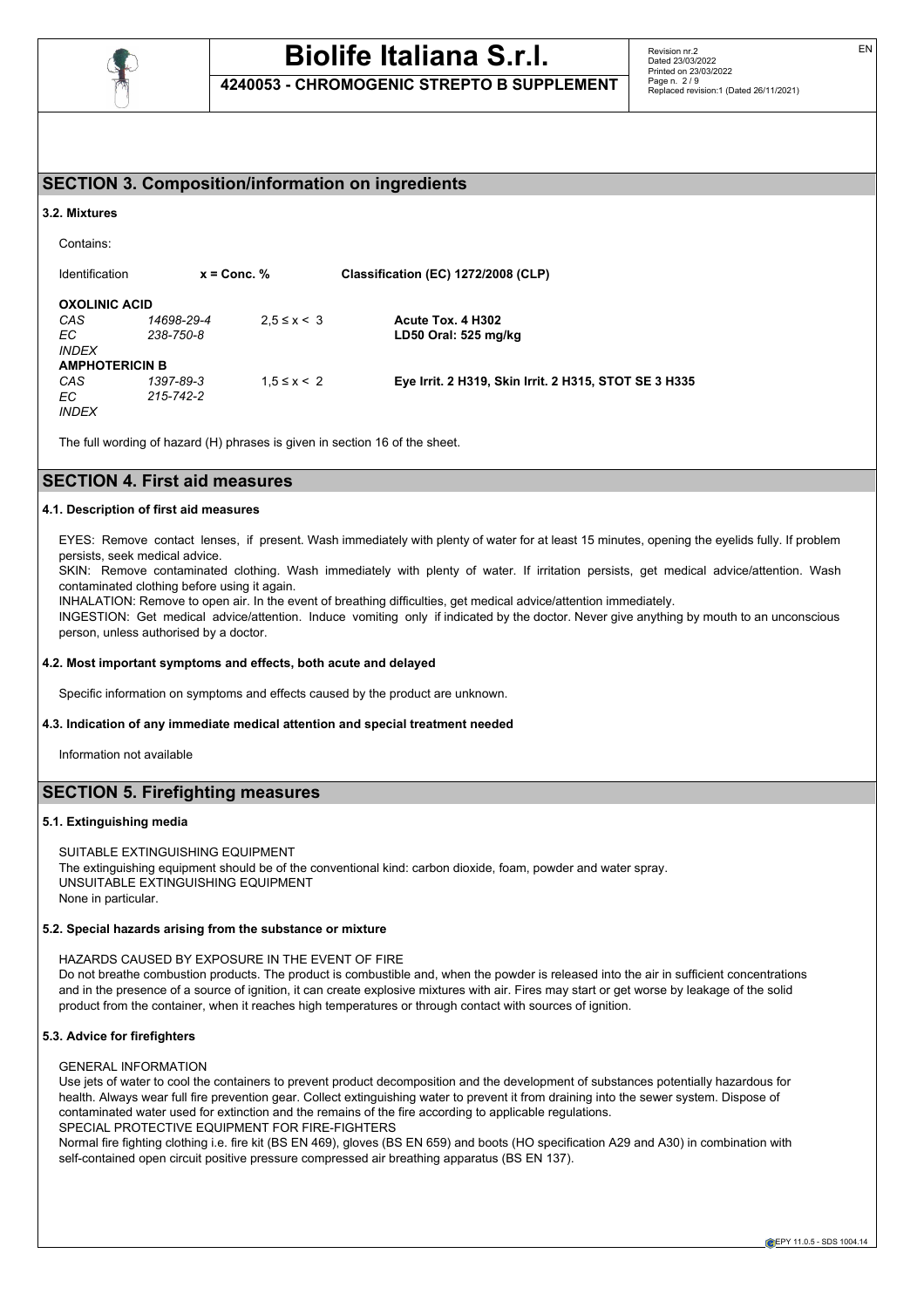

**4240053 - CHROMOGENIC STREPTO B SUPPLEMENT**

## **SECTION 6. Accidental release measures**

## **6.1. Personal precautions, protective equipment and emergency procedures**

If there are no contraindications, spray powder with water to prevent the formation of dust. Wear suitable protective equipment (including personal protective equipment referred to under Section 8 of the safety data sheet) to prevent any contamination of skin, eyes and personal clothing. These indications apply for both processing staff and those involved in emergency procedures.

#### **6.2. Environmental precautions**

The product must not penetrate into the sewer system or come into contact with surface water or ground water.

#### **6.3. Methods and material for containment and cleaning up**

Collect the leaked product and place it in containers for recovery or disposal. If there are no contraindications, use jets of water to eliminate product residues.

Make sure the leakage site is well aired. Evaluate the compatibility of the container to be used, by checking section 10. Contaminated material should be disposed of in compliance with the provisions set forth in point 13.

#### **6.4. Reference to other sections**

Any information on personal protection and disposal is given in sections 8 and 13.

## **SECTION 7. Handling and storage**

## **7.1. Precautions for safe handling**

Before handling the product, consult all the other sections of this material safety data sheet. Avoid leakage of the product into the environment. Do not eat, drink or smoke during use. Remove any contaminated clothes and personal protective equipment before entering places in which people eat.

### **7.2. Conditions for safe storage, including any incompatibilities**

Store only in the original container. Store the containers sealed, in a well ventilated place, away from direct sunlight. Keep containers away from any incompatible materials, see section 10 for details.

### **7.3. Specific end use(s)**

Information not available

## **SECTION 8. Exposure controls/personal protection**

#### **8.1. Control parameters**

During the risk assessment process, it is essential to take into consideration the ACGIH occupational exposure levels for inert particulate not otherwise classified (PNOC respirable fraction: 3 mg/m3; PNOC inhalable fraction: 10 mg/m3). For values above these limits, use a P type filter, whose class (1, 2 or 3) must be chosen according to the outcome of risk assessment.

#### **8.2. Exposure controls**

As the use of adequate technical equipment must always take priority over personal protective equipment, make sure that the workplace is well aired through effective local aspiration.

When choosing personal protective equipment, ask your chemical substance supplier for advice.

Personal protective equipment must be CE marked, showing that it complies with applicable standards.

HAND PROTECTION

In the case of prolonged contact with the product, protect the hands with penetration-resistant work gloves (see standard EN 374). Work glove material must be chosen according to the use process and the products that may form. Latex gloves may cause sensitivity

reactions. SKIN PROTECTION

Wear category I professional long-sleeved overalls and safety footwear (see Regulation 2016/425 and standard EN ISO 20344). Wash body with soap and water after removing protective clothing.

EYE PROTECTION

Wear airtight protective goggles (see standard EN 166).

RESPIRATORY PROTECTION

Use a type P filtering facemask, whose class (1, 2 or 3) and effective need, must be defined according to the outcome of risk assessment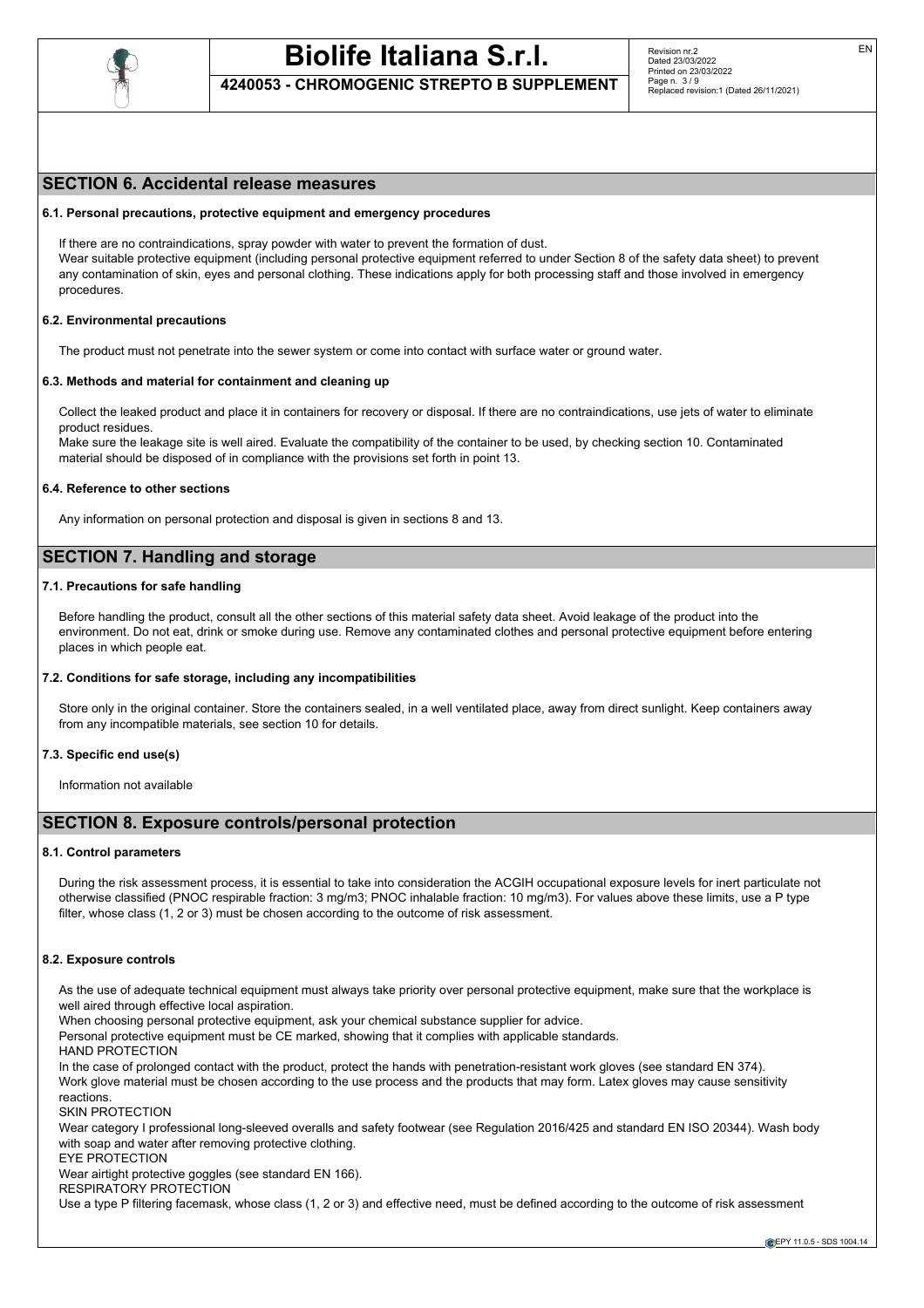

**4240053 - CHROMOGENIC STREPTO B SUPPLEMENT**

Revision nr.2 Dated 23/03/2022 Printed on 23/03/2022 Page n. 4 / 9 Replaced revision:1 (Dated 26/11/2021)

## **SECTION 8. Exposure controls/personal protection** ... / >>

(see standard EN 149).

ENVIRONMENTAL EXPOSURE CONTROLS The emissions generated by manufacturing processes, including those generated by ventilation equipment, should be checked to ensure compliance with environmental standards.

## **SECTION 9. Physical and chemical properties**

## **9.1. Information on basic physical and chemical properties**

| <b>Properties</b><br>Appearance<br>Colour<br>Odour<br>Melting point / freezing point<br>Initial boiling point<br>Flammability<br>Lower explosive limit<br>Upper explosive limit<br>Flash point<br>Auto-ignition temperature<br>рH<br>Kinematic viscosity<br>Solubility<br>Partition coefficient: n-octanol/water<br>Vapour pressure | Value<br>solid powder<br>light yellow<br>Not available<br>Not available<br>Not applicable<br>Not available<br>Not available<br>Not available<br>Not applicable<br>Not available<br>Not available<br>Not available<br>Not available<br>Not available<br>Not available | <b>Information</b> |
|-------------------------------------------------------------------------------------------------------------------------------------------------------------------------------------------------------------------------------------------------------------------------------------------------------------------------------------|----------------------------------------------------------------------------------------------------------------------------------------------------------------------------------------------------------------------------------------------------------------------|--------------------|
| Density and/or relative density<br>Relative vapour density<br>Particle characteristics                                                                                                                                                                                                                                              | Not available<br>Not available<br>Not available                                                                                                                                                                                                                      |                    |

## **9.2. Other information**

9.2.1. Information with regard to physical hazard classes

Information not available

9.2.2. Other safety characteristics

Information not available

## **SECTION 10. Stability and reactivity**

## **10.1. Reactivity**

There are no particular risks of reaction with other substances in normal conditions of use.

## **10.2. Chemical stability**

The product is stable in normal conditions of use and storage.

## **10.3. Possibility of hazardous reactions**

The powders are potentially explosive when mixed with air.

## **10.4. Conditions to avoid**

Avoid environmental dust build-up.

## **10.5. Incompatible materials**

Information not available

#### **10.6. Hazardous decomposition products**

Information not available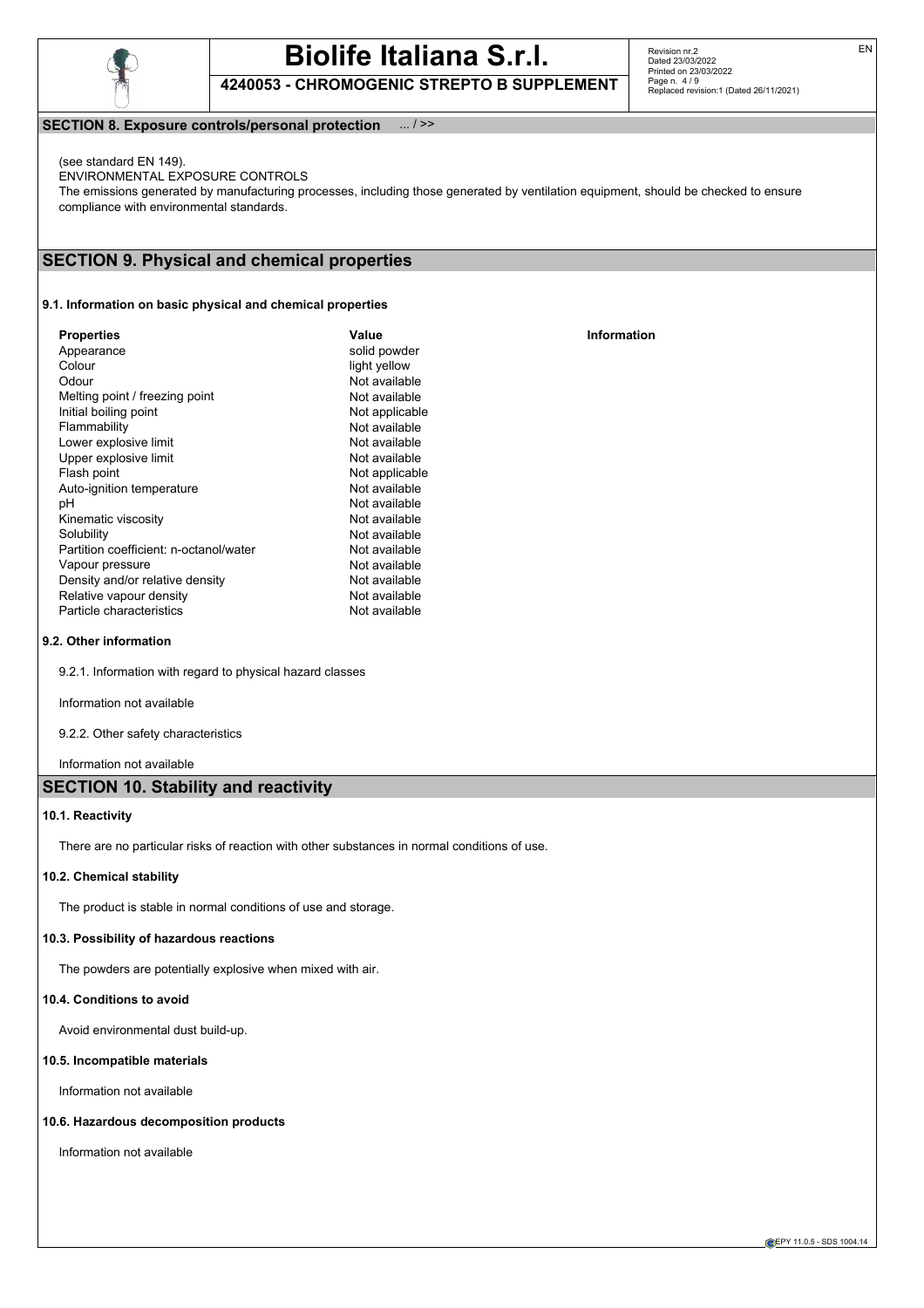

**4240053 - CHROMOGENIC STREPTO B SUPPLEMENT**

## **SECTION 11. Toxicological information**

In the absence of experimental data for the product itself, health hazards are evaluated according to the properties of the substances it contains, using the criteria specified in the applicable regulation for classification. It is therefore necessary to take into account the concentration of the individual hazardous substances indicated in section 3, to evaluate the toxicological effects of exposure to the product.

### **11.1. Information on hazard classes as defined in Regulation (EC) No 1272/2008**

Metabolism, toxicokinetics, mechanism of action and other information

Information not available

Information on likely routes of exposure

Information not available

Delayed and immediate effects as well as chronic effects from short and long-term exposure

Information not available

Interactive effects

Information not available

ACUTE TOXICITY

ATE (Oral) of the mixture:  $>2000 \text{ mg/kg}$ 

ATE (Inhalation) of the mixture: Not classified (no significant component) ATE (Dermal) of the mixture:  $\blacksquare$  Not classified (no significant component)

AMPHOTERICIN B LD50 (Oral): > 5000 mg/kg RAT

OXOLINIC ACID LD50 (Oral): 525 mg/kg RAT

SKIN CORROSION / IRRITATION

Does not meet the classification criteria for this hazard class

SERIOUS EYE DAMAGE / IRRITATION

Does not meet the classification criteria for this hazard class

RESPIRATORY OR SKIN SENSITISATION

Does not meet the classification criteria for this hazard class

Respiratory sensitization

Information not available

Skin sensitization

Information not available

GERM CELL MUTAGENICITY

Does not meet the classification criteria for this hazard class

CARCINOGENICITY

Does not meet the classification criteria for this hazard class

REPRODUCTIVE TOXICITY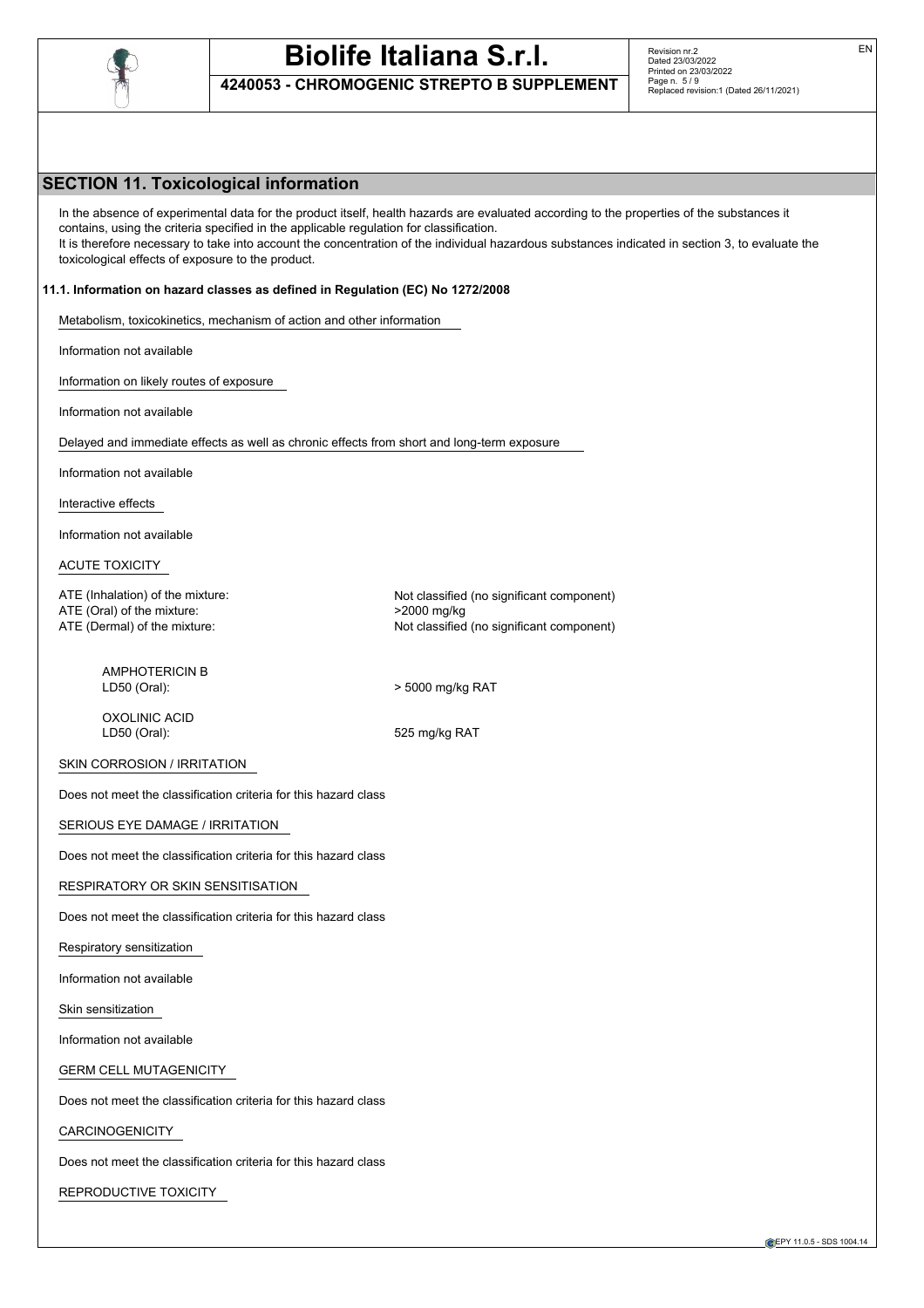

**4240053 - CHROMOGENIC STREPTO B SUPPLEMENT**

Revision nr.2 Dated 23/03/2022 Printed on 23/03/2022 Page n. 6 / 9 Replaced revision:1 (Dated 26/11/2021)

## **SECTION 11. Toxicological information** ... / >>

Does not meet the classification criteria for this hazard class

Adverse effects on sexual function and fertility

Information not available

Adverse effects on development of the offspring

Information not available

Effects on or via lactation

Information not available

STOT - SINGLE EXPOSURE

Does not meet the classification criteria for this hazard class

Target organ

Information not available

Route of exposure

Information not available

STOT - REPEATED EXPOSURE

Does not meet the classification criteria for this hazard class

Target organ

Information not available

Route of exposure

Information not available

ASPIRATION HAZARD

Does not meet the classification criteria for this hazard class

#### **11.2. Information on other hazards**

Based on the available data, the product does not contain substances listed in the main European lists of potential or suspected endocrine disruptors with human health effects under evaluation.

## **SECTION 12. Ecological information**

Use this product according to good working practices. Avoid littering. Inform the competent authorities, should the product reach waterways or contaminate soil or vegetation.

#### **12.1. Toxicity**

Information not available

#### **12.2. Persistence and degradability**

Information not available

#### **12.3. Bioaccumulative potential**

Information not available

#### **12.4. Mobility in soil**

Information not available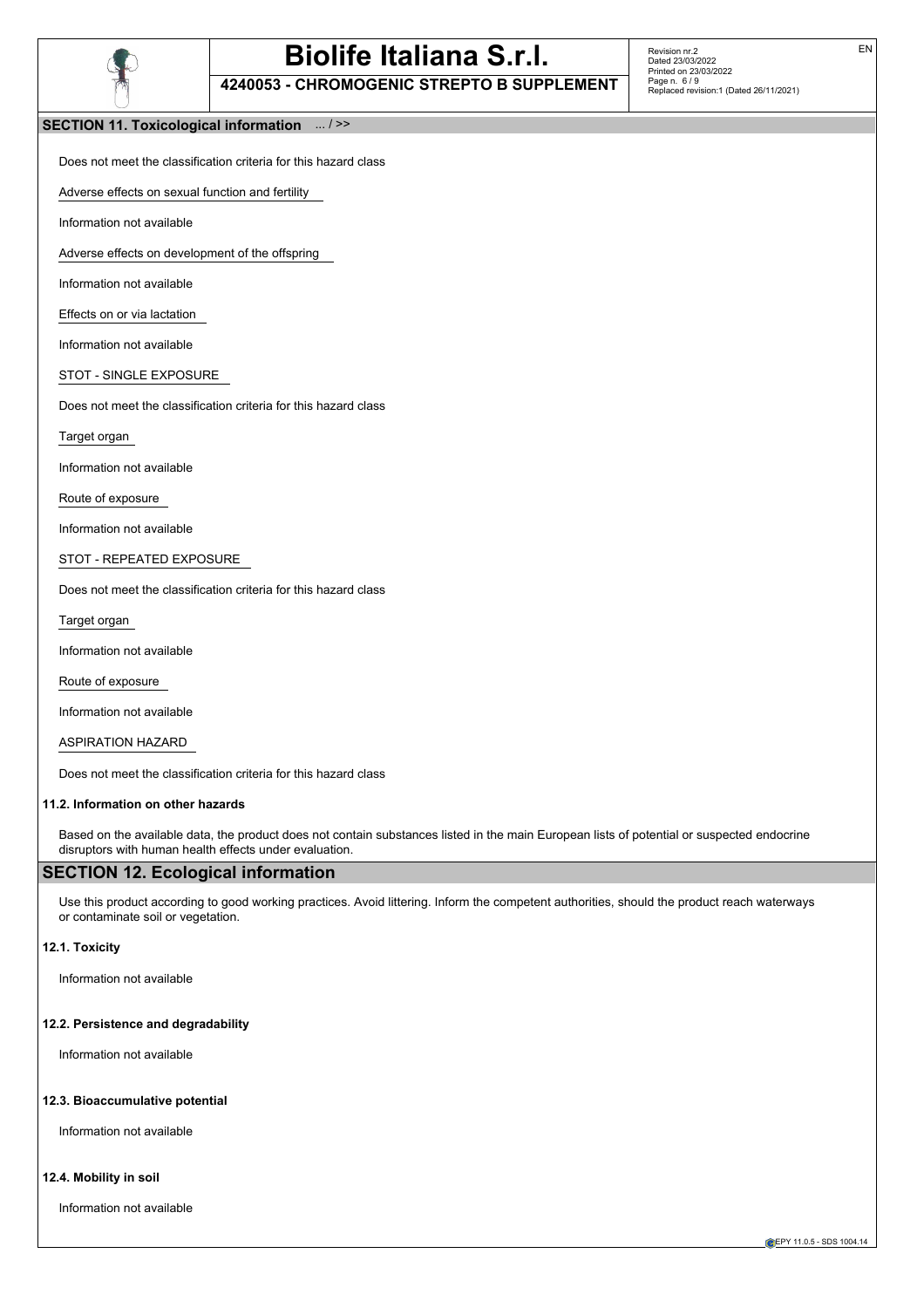

**4240053 - CHROMOGENIC STREPTO B SUPPLEMENT**

EN

#### **SECTION 12. Ecological information** ... / >>

## **12.5. Results of PBT and vPvB assessment**

On the basis of available data, the product does not contain any PBT or vPvB in percentage ≥ than 0,1%.

#### **12.6. Endocrine disrupting properties**

Based on the available data, the product does not contain substances listed in the main European lists of potential or suspected endocrine disruptors with environmental effects under evaluation.

#### **12.7. Other adverse effects**

Information not available

## **SECTION 13. Disposal considerations**

#### **13.1. Waste treatment methods**

Reuse, when possible. Neat product residues should be considered special non-hazardous waste. Disposal must be performed through an authorised waste management firm, in compliance with national and local regulations. CONTAMINATED PACKAGING

Contaminated packaging must be recovered or disposed of in compliance with national waste management regulations.

## **SECTION 14. Transport information**

The product is not dangerous under current provisions of the Code of International Carriage of Dangerous Goods by Road (ADR) and by Rail (RID), of the International Maritime Dangerous Goods Code (IMDG), and of the International Air Transport Association (IATA) regulations.

## **14.1. UN number or ID number**

Not applicable

#### **14.2. UN proper shipping name**

Not applicable

### **14.3. Transport hazard class(es)**

Not applicable

### **14.4. Packing group**

Not applicable

### **14.5. Environmental hazards**

Not applicable

#### **14.6. Special precautions for user**

Not applicable

#### **14.7. Maritime transport in bulk according to IMO instruments**

Information not relevant

## **SECTION 15. Regulatory information**

#### **15.1. Safety, health and environmental regulations/legislation specific for the substance or mixture**

Seveso Category - Directive 2012/18/EU: None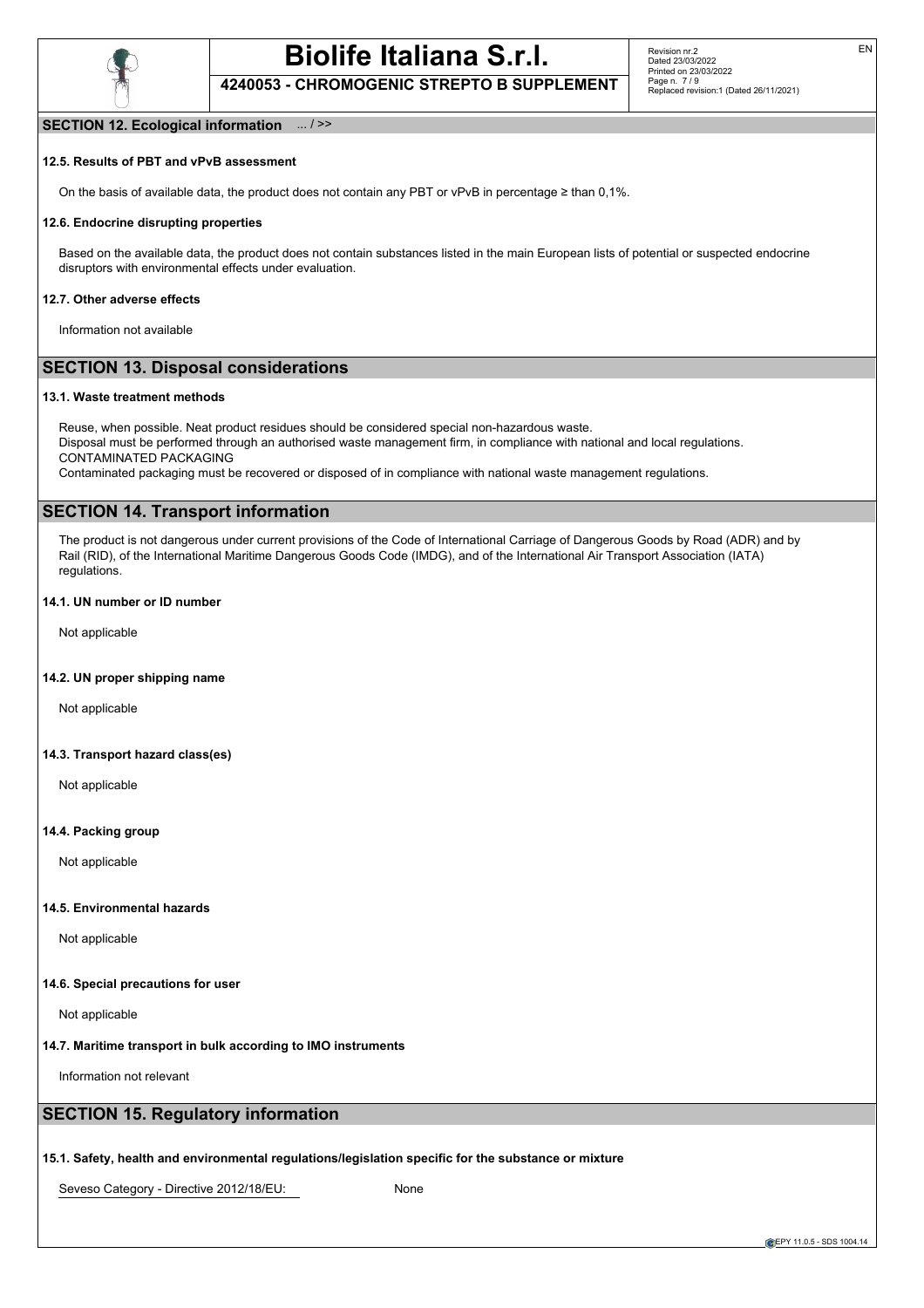

**4240053 - CHROMOGENIC STREPTO B SUPPLEMENT**

## **SECTION 15. Regulatory information** ... / >>

Restrictions relating to the product or contained substances pursuant to Annex XVII to EC Regulation 1907/2006 **None** 

Regulation (EU) 2019/1148 - on the marketing and use of explosives precursors Not applicable

Substances in Candidate List (Art. 59 REACH)

On the basis of available data, the product does not contain any SVHC in percentage ≥ than 0,1%.

Substances subject to authorisation (Annex XIV REACH)

**None** 

Substances subject to exportation reporting pursuant to Regulation (EU) 649/2012: None

Substances subject to the Rotterdam Convention: **None** 

Substances subject to the Stockholm Convention:

**None** 

Healthcare controls Information not available

#### **15.2. Chemical safety assessment**

A chemical safety assessment has not been performed for the preparation/for the substances indicated in section 3.

## **SECTION 16. Other information**

Text of hazard (H) indications mentioned in section 2-3 of the sheet:

| Acute Tox. 4  | Acute toxicity, category 4                                   |
|---------------|--------------------------------------------------------------|
| Eye Irrit. 2  | Eye irritation, category 2                                   |
| Skin Irrit. 2 | Skin irritation, category 2                                  |
| STOT SE 3     | Specific target organ toxicity - single exposure, category 3 |
| H302          | Harmful if swallowed.                                        |
| H319          | Causes serious eye irritation.                               |
| H315          | Causes skin irritation.                                      |
| H335          | May cause respiratory irritation.                            |
| <b>EUH210</b> | Safety data sheet available on request.                      |

LEGEND:

- ADR: European Agreement concerning the carriage of Dangerous goods by Road
- ATE: Acute Toxicity Estimate
- CAS: Chemical Abstract Service Number
- CE50: Effective concentration (required to induce a 50% effect)
- CE: Identifier in ESIS (European archive of existing substances)
- CLP: Regulation (EC) 1272/2008
- DNEL: Derived No Effect Level
- EmS: Emergency Schedule
- GHS: Globally Harmonized System of classification and labeling of chemicals
- IATA DGR: International Air Transport Association Dangerous Goods Regulation
- IC50: Immobilization Concentration 50%
- IMDG: International Maritime Code for dangerous goods
- IMO: International Maritime Organization
- INDEX: Identifier in Annex VI of CLP
- LC50: Lethal Concentration 50%
- LD50: Lethal dose 50%
- OEL: Occupational Exposure Level
- PBT: Persistent bioaccumulative and toxic as REACH Regulation
- PEC: Predicted environmental Concentration
- PEL: Predicted exposure level
- PNEC: Predicted no effect concentration
- REACH: Regulation (EC) 1907/2006
- RID: Regulation concerning the international transport of dangerous goods by train
- TLV: Threshold Limit Value
- TLV CEILING: Concentration that should not be exceeded during any time of occupational exposure.